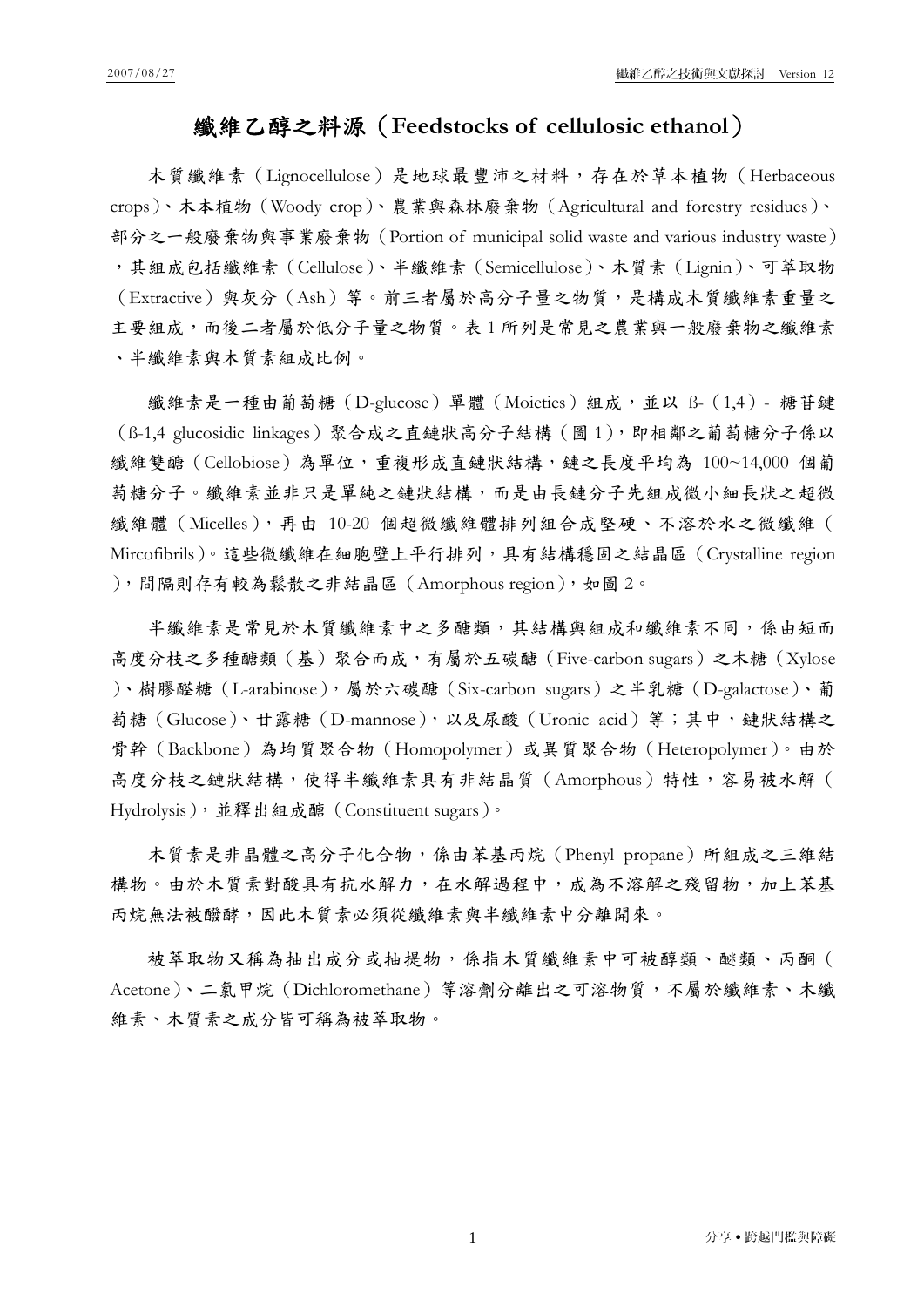

Cellobiose

圖 1 纖維素之化學結構

表 1 常見之農業與一般廢棄物之纖維素、半纖維素與木質素組成比例(Aiello et al., 1996; Sun and Cheng, 2002; Saha, 2003)

| Lignocellulosic materials  | Cellulose % | Hemicellulose % | Lignin %       |
|----------------------------|-------------|-----------------|----------------|
| Hardwoods stems            | $40 - 55$   | $24 - 40$       | 18-25          |
| Softwood stems             | $45 - 50$   | $25 - 35$       | $25 - 35$      |
| Nut shells                 | $25 - 30$   | $25 - 30$       | $30 - 40$      |
| Corn cobs                  | 45          | 35              | 15             |
| Grasses                    | 25-40       | $35 - 50$       | $10 - 30$      |
| Paper                      | 85-99       | $\theta$        | $0 - 15$       |
| Wheat straw                | 30          | 50              | 15             |
| Sorted refuse              | 60          | 20              | 20             |
| Leaves                     | 15-20       | 80-85           | $\overline{0}$ |
| Cotton seed hairs          | 80-95       | $5 - 20$        | $\overline{0}$ |
| Newspaper                  | $40 - 55$   | 25-40           | 18-30          |
| Waste papers from chemical | 60-70       | $10 - 20$       | $5 - 10$       |
| pulps                      |             |                 |                |
| Primary wastewater solids  | $8 - 15$    | <b>NA</b>       | 24-29          |
| Swine waste                | 6           | 28              | NA             |
| Solid cattle manure        | $1.6 - 4.7$ | $1.4 - 3.3$     | $2.7 - 5.7$    |
| Coastal Bermuda grass      | 25          | 35.7            | 6.4            |
| Switch grass               | 45          | 31.4            | 12             |
| Bagasse                    | 33.28       | 22.58           | 6.15           |
| Rice hull                  | 35.62       | 11.96           | 15.38          |
| Rice straw                 | 35          | 25              | 12             |

註:NA 表示參考文獻未提供。